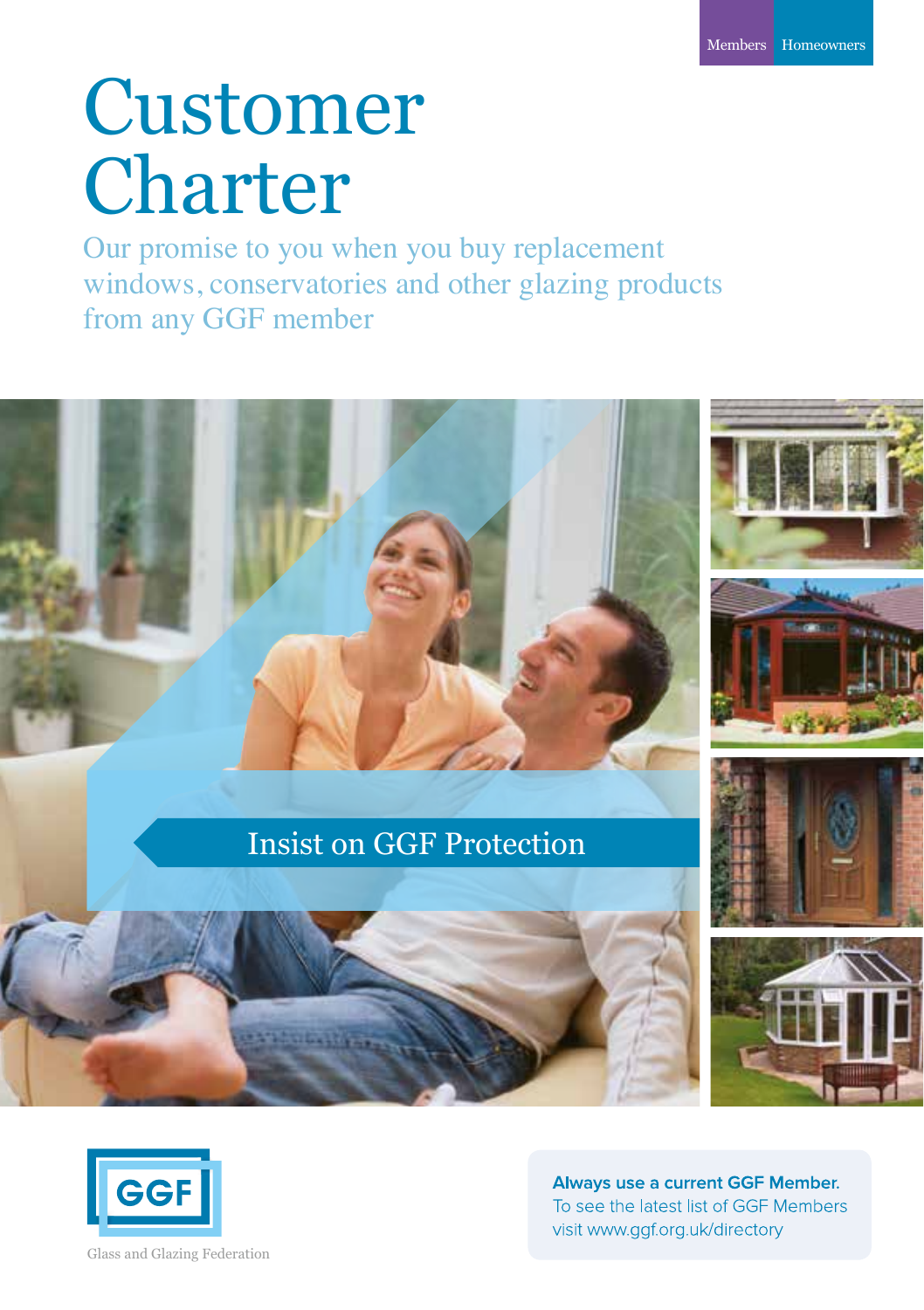# Safeguarding your interests

#### The Glass and Glazing Federation (GGF) is here to protect customers

We are the trade association representing over 60% of the glass and glazing industries turnover. We provide advice and support for anyone looking to buy replacement windows, conservatories and other glass and glazing products.

When you start to think about replacing your windows and doors, or adding a conservatory to your home it can be difficult to know where to start.

We recommend that you should start with the GGF. The GGF has Member companies in over 1,500 business locations throughout the UK and we have implemented a range of measures to safeguard your spending, so you can buy with complete confidence.

There are many reasons why it is in your best interests to use a company that is a Member of the GGF:

- Your deposit is protected\*
- All companies are vetted
- Companies work to a code of good practice
- We offer a free conciliation service
- Standard of service is monitored and regulated
- Your installation will comply with Building Regulations
- \* up to 25% of the Contract price or £3,000 whichever is lower



### Sign of security

All GGF Members follow a code of conduct as laid out in the GGF's Code of Good Practice.

By dealing with a GGF Member you massively reduce the risk of problems with any work carried out. The Federation's logo on a company's literature or vehicles is a mark representing quality and reliability.

Contact us on **020 7939 9100** for a list of GGF Members or see **www.ggf.org.uk**

#### Advice on who to buy from

When looking to replace your windows or doors, or to add a conservatory to your home, where do you start? You want to start by using a GGF Member and to be sure that any money you pay in advance is protected, you want to know you are dealing with a reputable installer who can supply quality products and install them correctly. You also want to know that if there's a problem you won't be left on your own.

The GGF is here to help you, we are the trade association that represents over 60% of the glass and glazing industry by turnover (this ranges from large national companies to local businesses). The GGF's opinion is also regularly sought by Government on Regulation and Consumer issues.

#### The GGF offers you a vour individual requirements. unique five star service:

- \* Advice on who to buy from
- \*\* Advice on what to buy
- \*\*\* Safeguards when you buy
- \*\*\*\* Quality and service at all times
- \*\*\*\*\* Continuing customer care

#### Your installation will comply with the Building Regulations

All GGF Members comply with all Building Regulations. They will ensure that you receive your compliance certificate when you have your windows installed; this can be done in a number of ways - through registration with a self-certification scheme such as FENSA, Local Authority Building Control application or through an approved independent inspector.

#### Advice on what to buy

Not every window is the same. Each window you buy will have been specially designed to meet your requirements and to suit the look of your home. When it comes to deciding what to fit, there are several factors that should be considered:

- The style & design of the frame
- The age, type & location of your house
- Compliance with national standards
- Safety & security, solar control, thermal insulation, privacy and decoration
- Your budgetary limitations

GGF Member companies can provide and fit any type of window or conservatory, and their specially trained teams of advisors will be able to guide you towards the best installation for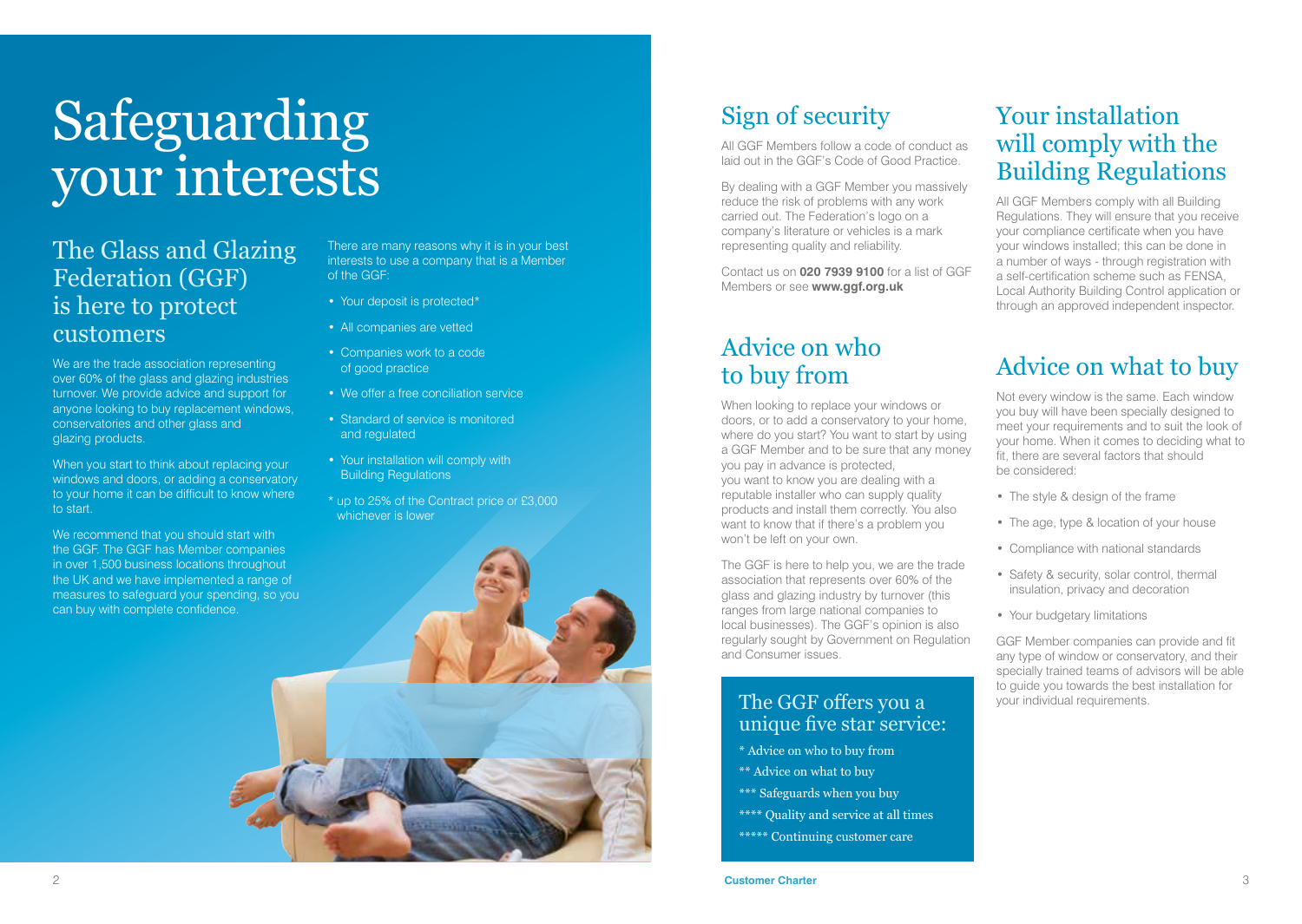### GGF Leaflets

To help and support you with your decision, the GGF publish a wide range of customer leaflets, including information on double glazing, conservatories, safety, security and the Deposit Indemnity Fund.

## GGF Online

GGF has an extensive website offering advice, information, news and useful links. You can also search for your local GGF Member and access information at **www.ggf.org.uk**

### **Safeguards**

All GGF Members trade under the GGF Code of Good Practice.

#### The GGF Code of Good Practice

Provides you, the customer, with the following safeguards:

- Any deposit you place with a Member company will be safeguarded by the GGF's own Deposit Indemnity Fund, up to 25% of the contract price or £3,000, whichever is lower
- A seven day 'cooling off ' period applies to all contracts negotiated away from business premises. This is irrespective of whether you invited the sales call or not
- All glazing will be installed to the current safety requirements of the British Standard BS 6262-4:2005
- Samples shown will be truly representative of the product to be installed
- Advertising will be a true and accurate description of the products offered

#### Dealing with a GGF Member company ensures high quality and professional standards:

- All companies who apply for Membership of the GGF are subject to rigorous vetting
- We insist that in order to become a Member, companies must have been trading for a minimum of three years. For them to become eligible, the GGF makes a site visit to the company's premises, checks two years of certified or audited accounts and takes up trade references
- The GGF's Code of Good Practice demands that all Members must treat you, the customer, with courtesy and respect at all times and supply you with quality products complying with the latest technical requirements
- The GGF monitors the performance of all Member companies. This ensures that the standard of the products and installation remains consistently high
- The GGF can also offer advice and guidance on any queries you may have

## Saving you money & stress

#### **Continuing** Customer Care

The GGF can help you with more than just choosing which Member company to buy from. They will continue to look after your interests well beyond the moment of sale. GGF Member Warranties provide you with long term peace of mind, but prove largely unnecessary due to the many strategies we have put in place to ensure complete professionalism from all our companies.

If you do have a complaint against a Member company for any reason, the GGF offer you:

#### Conciliation

Any dispute may be referred to the GGF's own conciliation service in an attempt to reach a mutually satisfactory solution - 95% of cases are solved this way, with the remainder being referred to arbitration.

#### Arbitration

If a solution is not reached, your complaint may be referred to an independent arbitration scheme, operated for the GGF by the Chartered Institute of Arbitrators, saving you considerable expense and preventing long, drawn out litigation.

#### Glass and Glazing Federation

#### Work you can trust

As well as serving the domestic market, GGF Member companies carry out many major projects in the commercial sector. From factory sites and office buildings to leisure centres and shopping arcades, the chances are that the glazing was provided and fitted by a GGF Member. Many people find it reassuring that the skill and professionalism that has gone into installing these high profile commercial projects can be applied to fitting your windows at home.

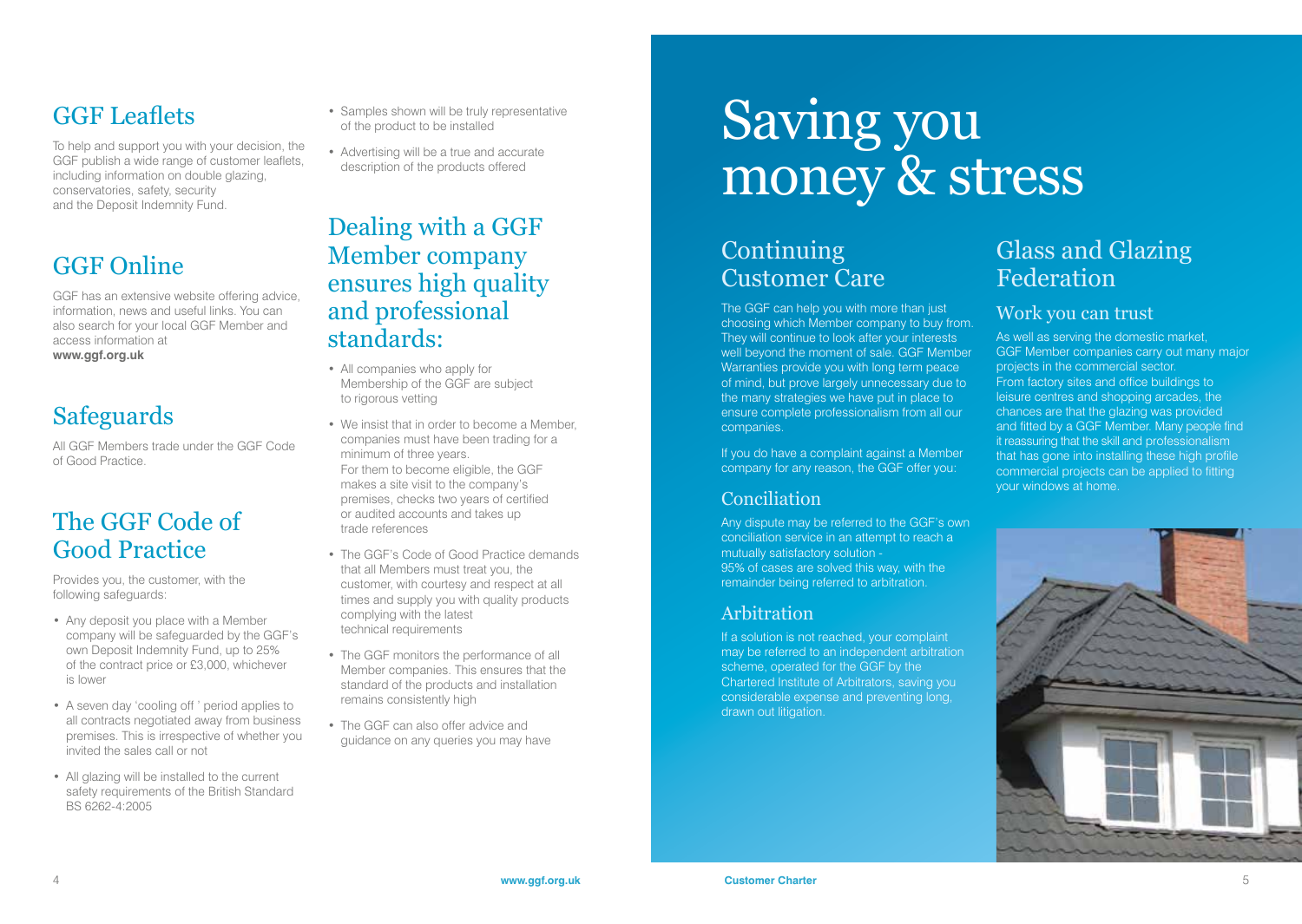## Meeting modern demands

Contrary to popular belief, double-glazed windows (fitted before 2002) are no longer the most energy efficient. Before you invest your money in fitting new windows, check out the facts. You will save more on your fuel bills and reduce your carbon emissions if you buy Energy Efficient Windows. At first glance Energy Efficient Windows may seem a bit more expensive. Even though they cost slightly more to begin with, it's worth considering all the benefits before you make a decision to buy less efficient and possibly cheaper windows.

#### Saving money on your fuel bills

Cost is always high up on the list of considerations when you're investing in your home. If your home is single glazed or your double glazing was installed prior to April 2002 then you could be losing more heat than necessary, and therefore money, literally out of the window. However, by switching to Energy Efficient Windows you can save energy and reduce your household bills by as much as £461 per year.\*

\* In an electrically heated house taken from **DTI Quarterly Energy Prices** 

### Climate Change

Climate change is one of the biggest, if not the biggest, environmental concerns of this century. Being an individual or householder, it seems almost impossible to think of each one of us making a difference. But if we all took steps to use energy more efficiently - think of the power of millions of people. Homes are responsible for 28% of all UK CO<sub>2</sub> emissions and yet we tend to be more conscious of the negative impact of the airline industry which contributes just 5.5% of UK CO $_2$  emissions.

#### BFRC and Window Energy ratings

Many people are unaware that windows are rated in the same way as fridges and dishwashers and other 'white' goods. So, for example, it is likely that you know that an 'A' rated washing machine is going to use less energy and cost less to run than a 'D' rated machine. In the same way, there is an A-G rating scheme for windows (Window Energy Ratings) where the 'A' rated windows are the most efficient. The scheme assesses the total energy performance of a complete window (not just the glass) and allows accurate comparison of the performance of windows under identical conditions. It's a scheme that gives you the confidence to know what you are buying.

**www.bfrc.org** 

#### GGF Energy Calculator

To help you understand the monetary and CO<sub>2</sub> savings you can make from having energy rated windows installed, we at the GGF have invested in a powerful software tool which has been used to paint an accurate picture of UK housing stock and its environmental credentials. It was developed by the GGF and Industry and has been verified by the Energy Saving Trust. All data contained within this tool has been taken from official data sources.

#### **www.ggf.org.uk**

#### Best of both worlds

If you are looking to buy replacement windows, conservatories or other glass and glazing products, always consider a GGF Member Company. For replacement windows and doors, the ideal solution is to use a GGF Member who is also FENSA Registered.

By using a FENSA Registered Business you get:

- Your deposit protected
- An insurance backed guarantee offered as a minimum
- Your installation will comply with Building Regulations
- Your installation's compliance to Building Regulations can be self certified

By using a GGF Member who is also a FENSA Registered Business, you get the four benefits above plus:

- All Members receive a site visit and are checked for financial security
- All References covering the companies' trading and local reputation have been obtained
- Their financial probity has been checked
- All Members work to a Code of Good Practice
- Free conciliation service if required
- Reduced cost arbitration scheme if needed
- Standard of service is monitored and regulated
- All products used will comply with all relevant Industry, British, European and International Standards
- All Members have been involved with the development of Industry Standards and Regulations

Look for the dual logo and get the best of both worlds and total confidence in your installation.





Glass and Glazing Federation